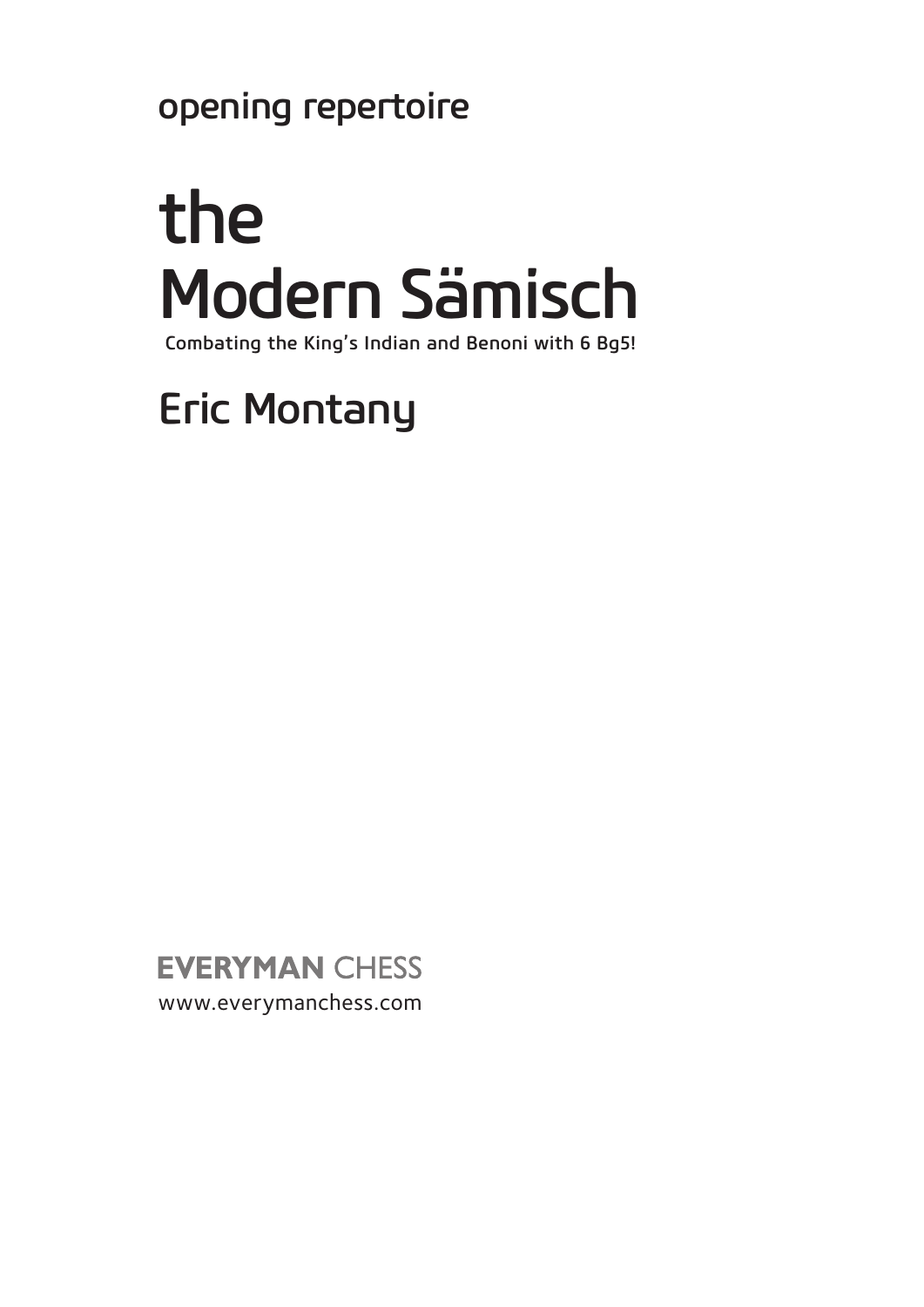### **About the Author**

Originally from Hawaii, Eric Montany has twice won the state championship of Colorado and was awarded the National Master title from the United States Chess Federation in 2012. He studied physics and engineering and is currently a science teacher and chess club advisor at The Harker School in San Jose, CA, whose students won the 2016 Team National High School Chess Championship. In addition to playing chess, Eric is an avid guitar player, motorcyclist, and outdoors enthusiast.

This is his first book.

#### **Acknowledgments**

For everyone who has helped me over the years. And for Saul, who I should have listened to.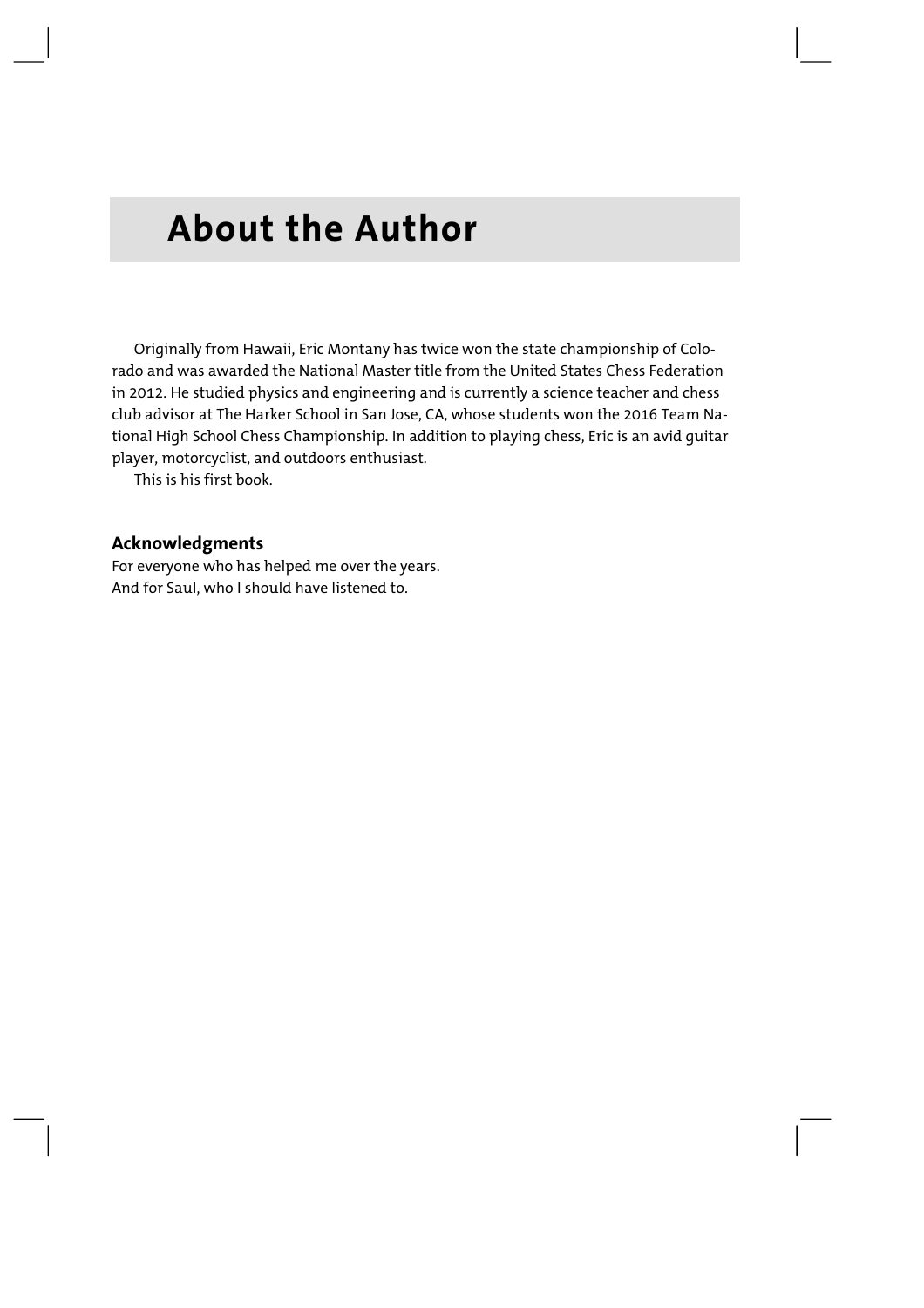### **Contents**

|                | About the Author                              | 3   |
|----------------|-----------------------------------------------|-----|
|                | Bibliography                                  | 5   |
|                | Foreword by Matthew Sadler                    | 6   |
|                | Introduction                                  | 7   |
|                | The Opening Moves                             | 9   |
|                |                                               |     |
|                | 1 6h6 7 \ e3 e5?! and the Attempted Classical | 19  |
| $\overline{2}$ | 6Co and the Panno Variation                   | 38  |
| 3              | 6c5 and the Modern Benoni                     | 129 |
| 4              | The Modern Benoni: Main Lines                 | 179 |
|                | 5 6c6 and the Byrne System                    | 249 |
|                | 6 6a6 and the Attempted Benko                 | 300 |
|                | 7 6 Dbd7 - Independent Lines                  | 319 |
| 8              | 4th and 5th Move Deviations                   | 336 |
| 9              | Move Orders and Unusual Lines                 | 358 |
|                |                                               |     |
|                | Index of Variations                           | 362 |
|                | Index of Complete Games                       | 367 |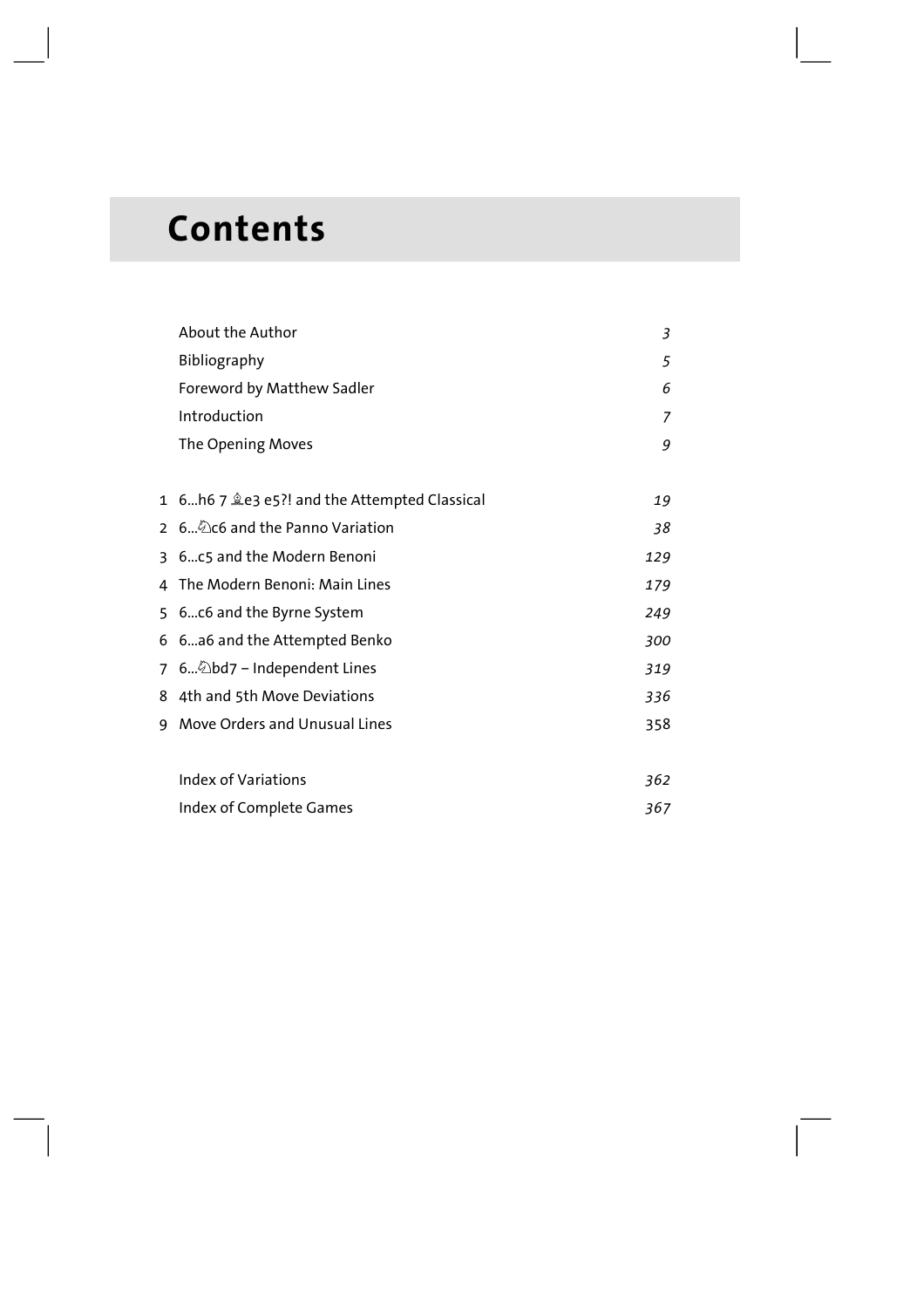### **Foreword by Matthew Sadler**

It's always a pleasure to see one of your favourite openings in the spotlight, especially when that opening has been somewhat neglected by theoretical manuals. I first noticed the idea of 6 Bg5 in the Samisch around the age of 14 while searching for an alternative to my enjoyable but over-sharp Four Pawns Attack (5 f4). Some impressive games of Boris Gulko (a truly wonderful player at his best) fired my enthusiasm and it has been the cornerstone of my anti-King's Indian repertoire ever since.

My experience with the opening at the very top level took flight during my time as a second for the French super-GM Joel Lautier. His sharp battles with Kasparov in this opening (resulting in three draws) were a highlight of our work together. However much we analysed (and we analysed a lot!) Kasparov had always gone a step further, but Joel's unique ability not to lose to Kasparov saved the day!

Two themes in the Modern Benoni structures typical of this opening have won me a lot of points over the years, and it's good to see these well-represented in this book:

- 1) b4, stopping Black's queenside counterplay with …b5 in its tracks.
- 2) f3-f4, preparing e4-e5 often as a pawn sacrifice.

Both ideas can set difficult problems for the unprepared Black player. In particular, the shift from f2-f3 (solidly protecting the e4 pawn and negating Black counterplay against the centre) to an aggressive central strategy with f3-f4 often catches Black players unaware in practical play.

I hope you gain as much pleasure and success from this opening as I have in the past 30 years. This book should certainly provide you with an excellent foundation for some very enjoyable anti-King's Indian adventures!

Matthew Sadler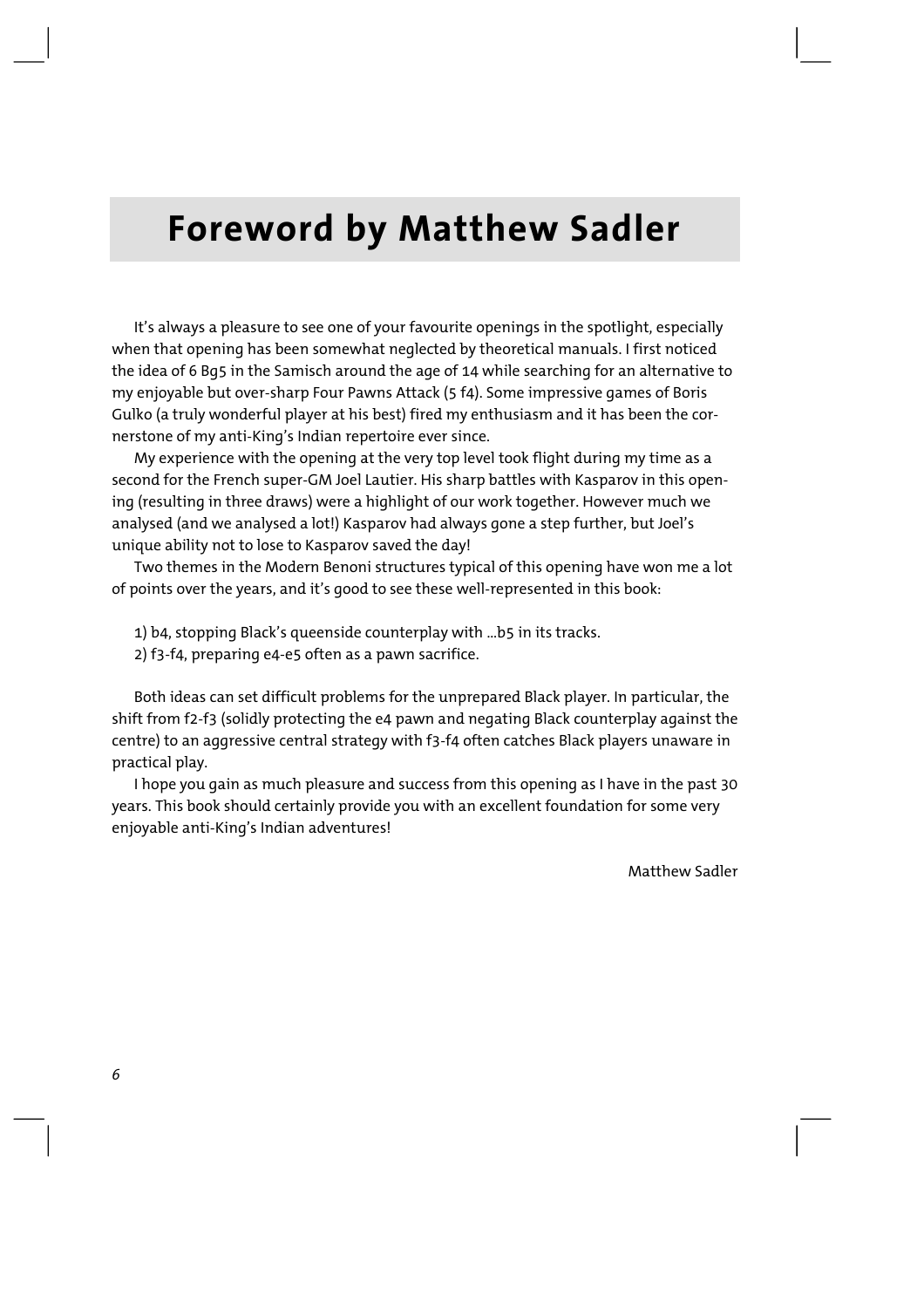### **Introduction**

Chess saved me from a failed rock career.

At least, that's how I remember it. Few people know that in my late teens I sent demo cassettes to record companies, never to be heard from; far fewer know that some of those songs popped up on the internet a couple of years ago. I imagine a teenaged intern, tasked with cleaning a dusty closet, pitifully uploading the tracks onto the record company's You-Tube channel for posterity's sake before tossing the tapes into a large green dumpster behind an empty parking lot, the sort where teenaged imitations of creativity begin their final journey to be put to rest, and fade, out of sight and without shame, in great trashheaps far from view. Some of my imitations were denied that merciful fate and now live on, digitized; but I digress.

I learned most of the rules from my father as a child in rural Hawaii, but it was only after a ski accident during my senior year of high school that I figured out all of those tricky ones like en pessant or not being able to castle through check. Torn tendons in the forearm of my fretting hand meant that I couldn't play the guitar, and chess seemed like a reasonable substitute for music.

Unlike my potential rise-to and fall-from 90s rock icon status, no fortunate accident rescued me from Caissa's grip. Entirely ignorant of competitive chess, I entered the Under-1600 section of my first tournament a few months later. My thought process at the board roughly went "If I can lose two pieces in the span of five moves, then he can, too!" I lost all four of my games.

Naturally, I was hooked.

The Sämisch and I met in the Kona Borders. Joe Gallagher introduced us, and I remember it as love at first sight. I know that Fate intended us to be together because it was one of, perhaps, three chess books in the whole store, and the only one that covered the mysterious King's Indian Defense. I also know that my copy of that book loves me for rescuing it from the incessant clamor of coconut-sunscreen-clad tourists debating which tour guide to buy; no-one else on the Big Island was going to.

Armed with a growing chess library, my play improved dramatically. A couple of years after my disastrous debut, I won the Open section of the same tournament with a perfect score of four wins, including my first victory over a USCF Master! The heights of chess achievement were mine for the scaling! Post-victory, I confessed to my friends that I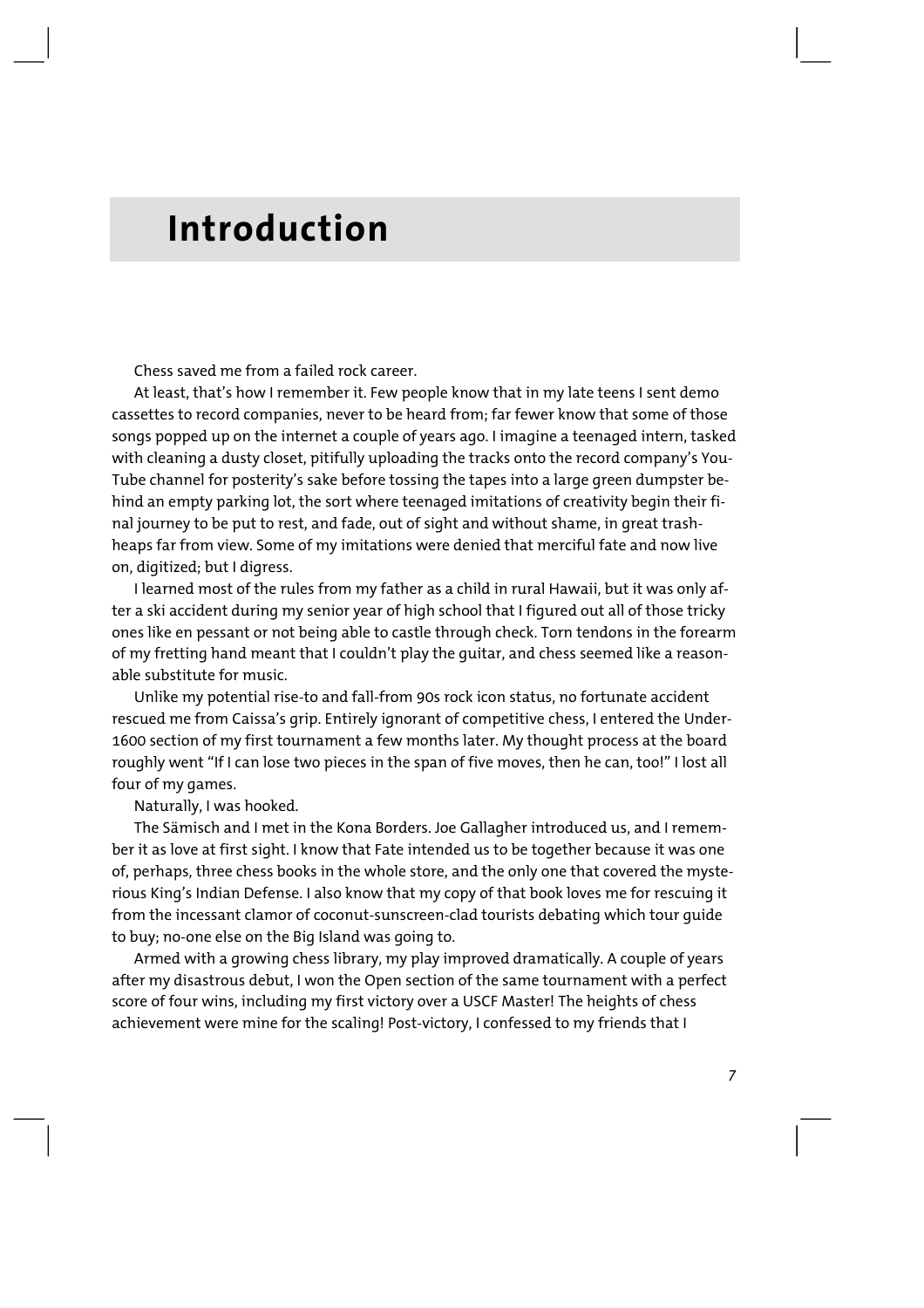#### *Opening Repertoire: The Modern Sämisch*

wanted to become a Master by the time I graduated from college. Saul (who is wise) counseled me to "graduate from college or become a Master, take your pick."

My personal road to chess improvement is long and winding, with many exits and few entrances. Shortly after that small success I dropped out of college and joined the Air Force. September 11 happened, I lost the opportunity to play in the Armed Services National Chess Championship, I went to a new university after the military, transferred to another, began a professional career, moved, moved again, and again—adult life got in the way. Despite multi-year absences, I've loved the game with that naïve devotion unique to amateurs. I'm happy to have twice won the state championship of Colorado, and eventually earned the National Master title from the US Chess Federation. I'm happier to think that further progress awaits me in the future. If it doesn't? Well, I have more excuses now than I ever did!

Through all of this, the Sämisch has been my faithful companion. My love for its dynamic h-file attacks, sacrificial pawn thrusts, boa constrictor grips, and suffocating space advantages compels me to share everything that I've learned with you, dear reader. Perhaps I will one day remember myself modestly as an expert on the opening.

And because I don't know whether my memory can be entirely trusted, I wrote everything down.

> Eric Montany, November 2017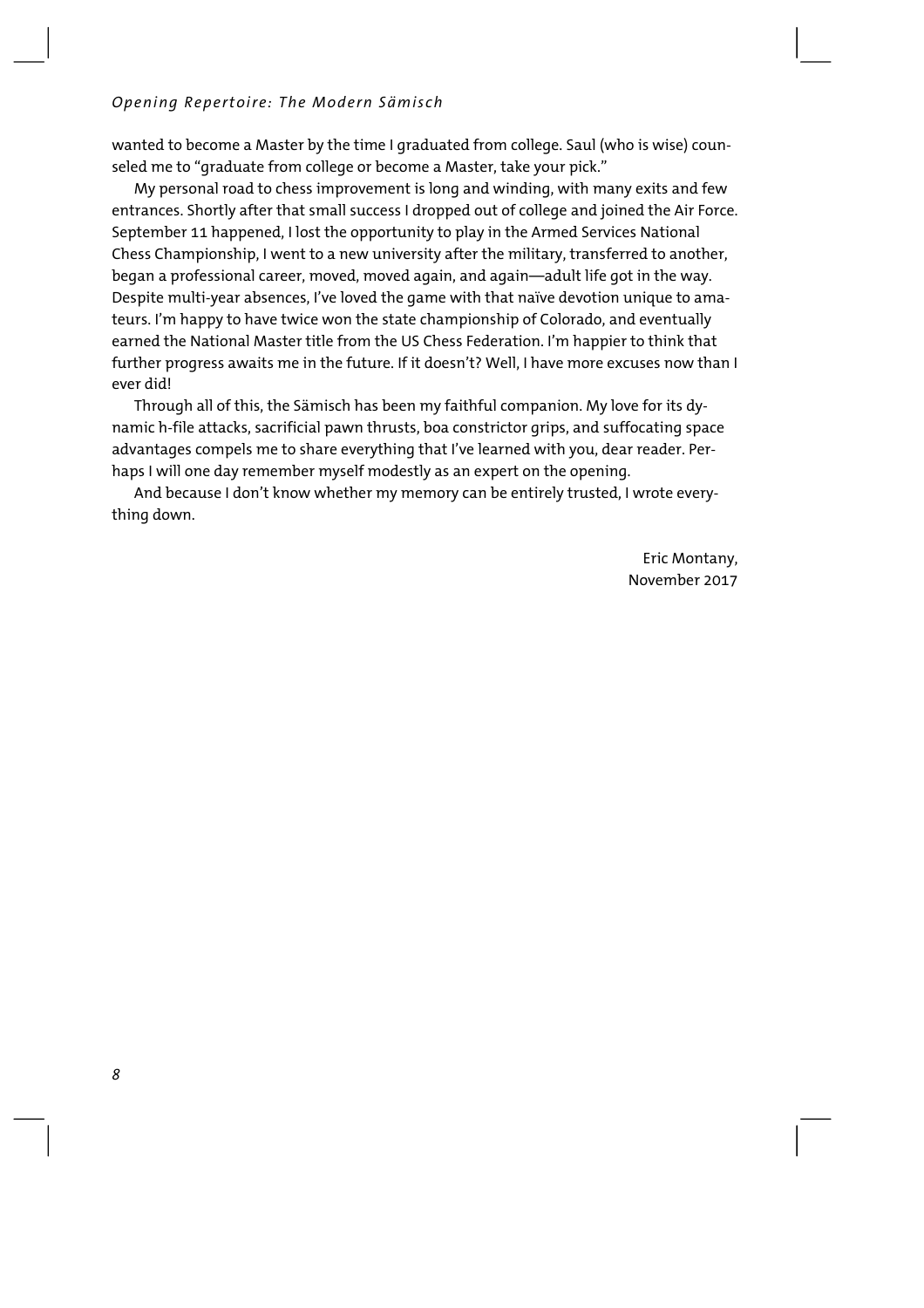### **Chapter One** 6...h6 7 **Le3** e5?! and the **Attempted Classical**

#### 1 d4  $\Diamond$ f6 2 c4 g6 3  $\Diamond$ c3  $\Diamond$ g7 4 e4 d6 5 f3 0-0 6  $\Diamond$ g5 h6

Because playing in classic King's Indian fashion with 6...e5? immediately drops material to 7 dxe5! dxe5 8 Wxd8  $\mathbb{Z}$ xd8 9 2d5, we start our theoretical investigation by illustrating the challenges Black faces if he accepts a weak pawn on h6 to prepare his central advance. 7 <sup>金</sup>e3 e5 ?!



Seventh move deviations are inferior versions of other chapters: for instance, 7... 266?! 8 tion.

7...c5! is the one exception, when 8 d5 (White might consider accepting the gambit with 8 dxc5 as in some of the 6  $2e3$  c5 gambit lines Black's ...  $2q7$ -h6 is a useful resource, but I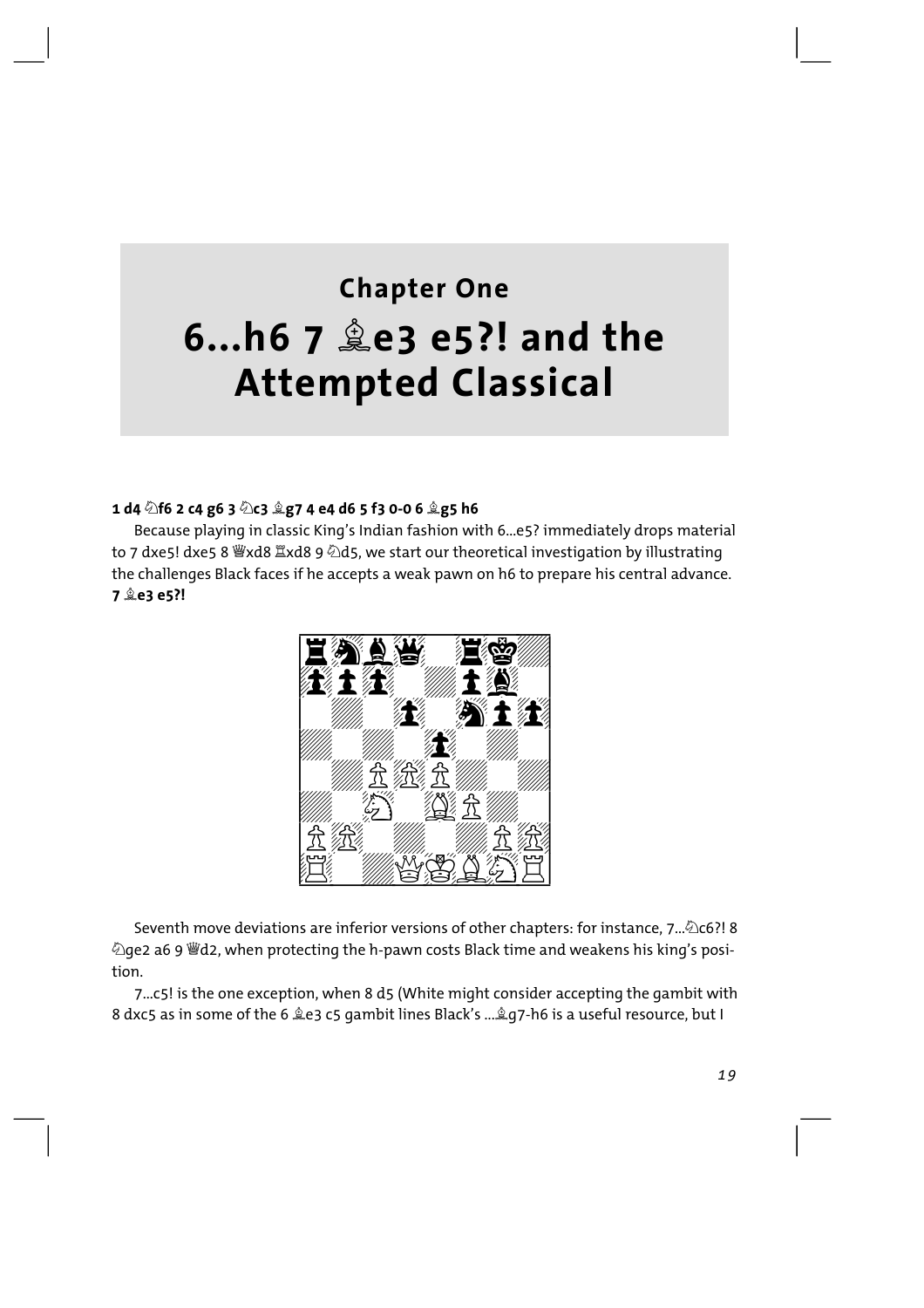won't cover that possibility here as Black can bypass it by altering his move order) 8...e6 9 *i* and exd5 10 cxd5 transposes directly to a main line of the 6 2 q5 c5 complex, as covered in Chapter Four.

#### 8 d<sub>5</sub>!

8  $\Diamond$  qe2 is also playable, but I prefer to gain space when possible.

#### 8... h5

Making way for the f-pawn is most popular. 8...c6 is analyzed in B.Gulko-M.Podgaets, **USSR 1973.** 

#### 9 營d2



Now Black has a choice:

a) 9...f5 immediately is M.Taimanov-I.Kashdan, Moscow 1955.

b) The inspired queen sacrifice 9... [hat] 10 g3 (10  $\&$  f2! is analyzed in the illustrative section 'Avoiding the Oueen Sac' at the end of the chapter) 10... 2xq3! 11 Ff2 2xf1 12 響xh4 ②xe3 was introduced by David Bronstein, though with Black's pawn still on h7. In the present position it's little-explored, but we'll investigate the complications in Y.Razuvaev-A.Shchekachev, Zaragoza 1996, and in independent analysis to close the chapter.

#### Game 1 M.Taimanov-I.Kashdan Moscow 1955

#### 1 c4 2f6 2 2c3 g6 3 e4 d6 4 d4 2g7 5 f3 e5

The more common move order would be 5...0-0 6  $\angle q$ 5 h6 7  $\angle$ e3 e5 8 d5. More on that later.

#### 6 d5 0-0 7 2g5 h6 8 2e3 2h5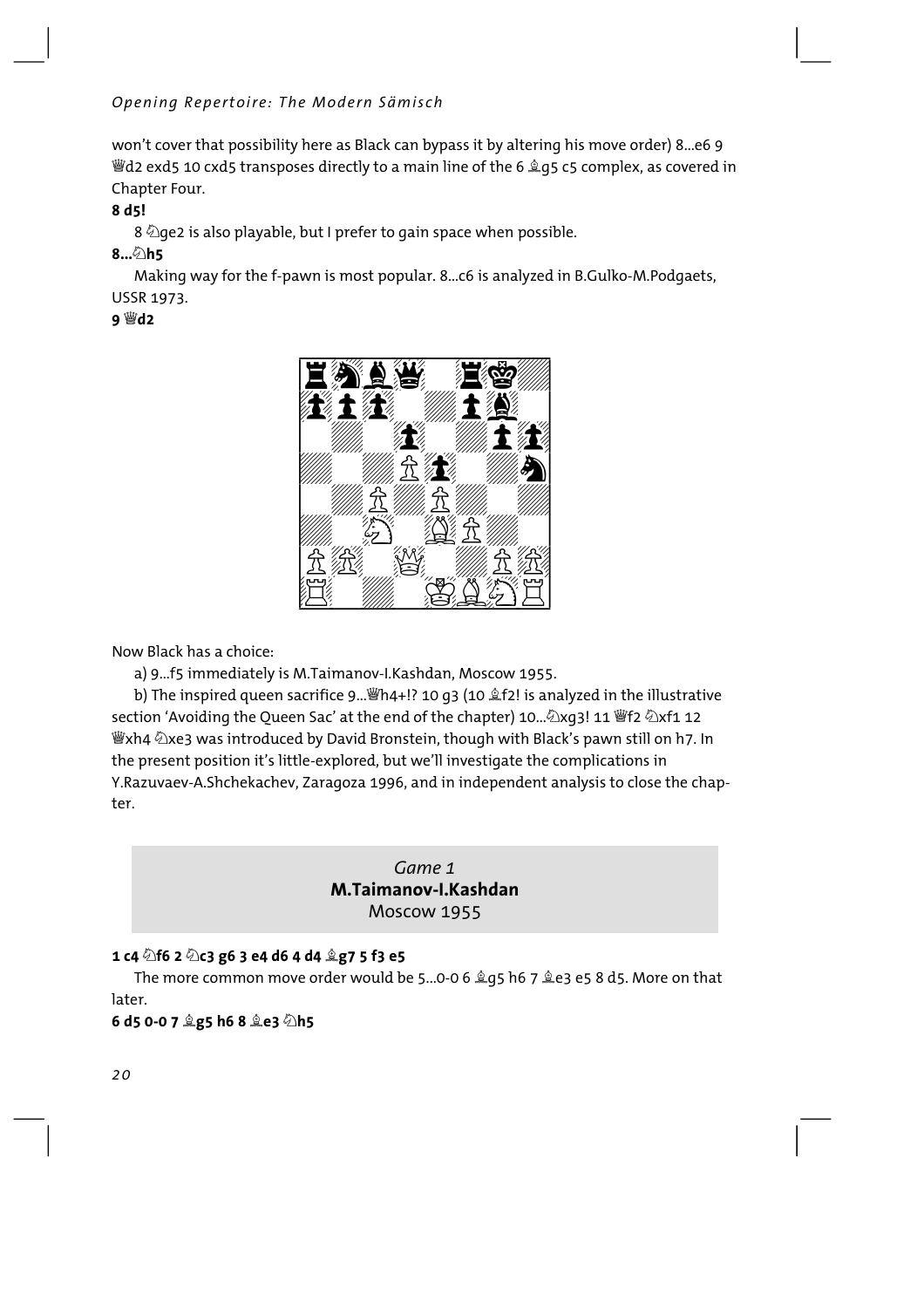

Preparing to move the f-pawn in classic King's Indian fashion.

8...@e8 is less active and limits Black's options. White can follow Taimanov's example from the main game with 9 Wd2 f5 10 exf5 gxf5 11 0-0-0, but 10 0-0-0 also gives White a large advantage. After 10...f4 11 盒f2 盒f6 12 窗b1 ②d7 (12... 鱼h4 13 g3! accomplishes nothing) 13 g3 g5 14 h4! 置f7 15 hxg5 hxq5 16 鱼h3! White had a strateqically won position in D.Rajkovic-P.Van Herck, Ybbs 1968.



The rest of the game is instructive: 16...密f8 17 മe2 호xh3 18 kxh3 lħ7 19 lxh7 @xh7 20 gxf4 exf4 (giving the dark-squared bishop some life on the long diagonal, but Black lags in development and his king is exposed along the open h-file) 21 \d4 \d4 2g7 22 \fin1+ \eq8 23 ଞ୍ଜାଁ କ୍ରି 124 ମାର୍ସ କର୍ଯ୍ୟ କର୍ଯ୍ୟ ପ୍ରତି 26 ଛ୍ରି 26 ଛ୍ର 26 ବ୍ର 27 ମାର୍ସ୍ 28 e5+! dxe5 29 ମାର୍ଥ୍ୟ ହ୍ରୀ 7 30 ②xg5+ = e8 31 Ixg6 exd4 32 @e2+ 1-0.

#### **9 幽d2 f5**

Black carries on, but with h6 hanging this works poorly. The only other reasonable move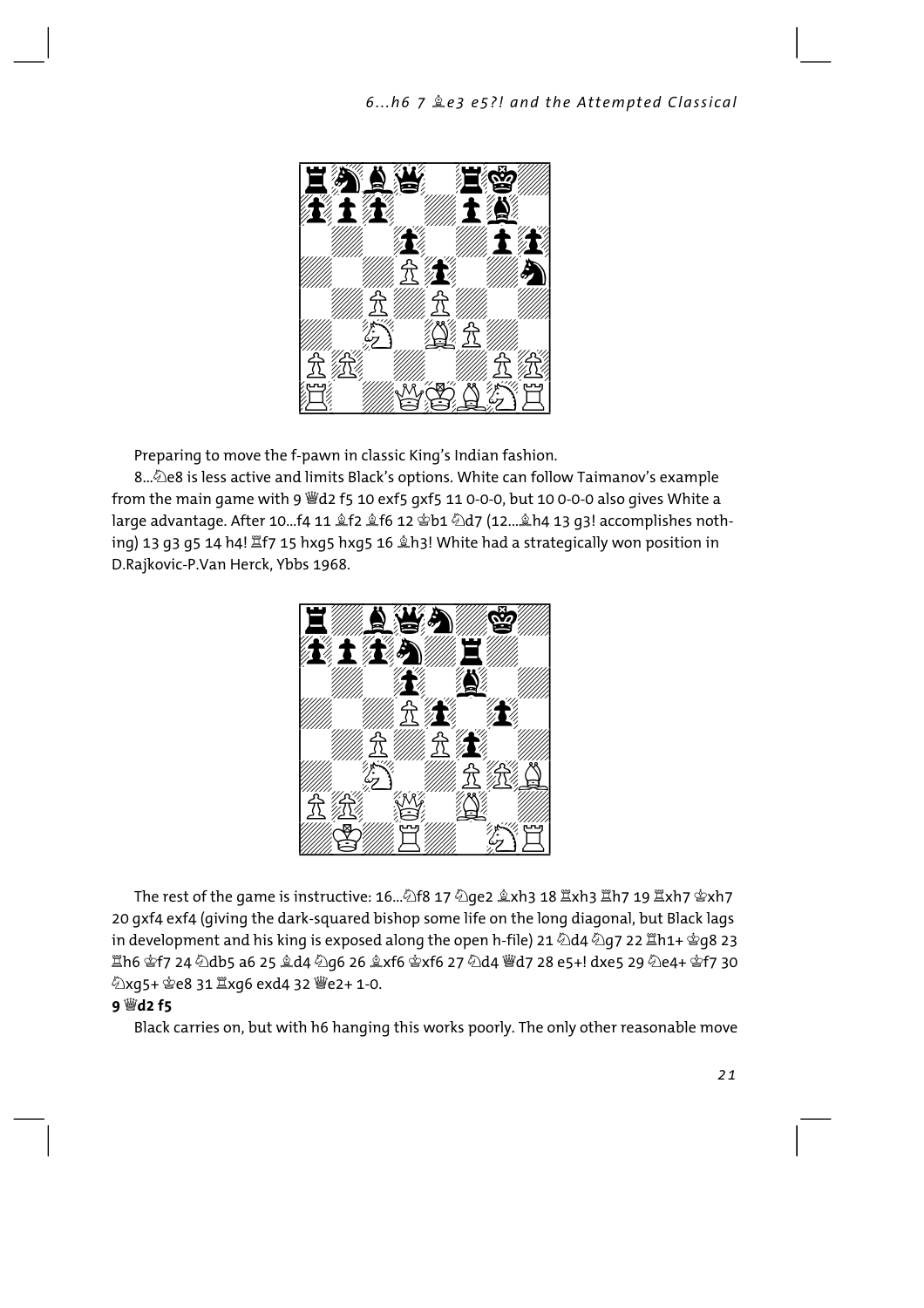#### Opening Repertoire: The Modern Sämisch

is 9... Wh4+, as analyzed later.

I have had 9... Ph7? played against me more times than I can count in blitz. Black tries to play as if this were a standard position in the 6  $\triangle$  e3 line, forgetting that while White has wasted a move getting his bishop to e3, Black has wasted two. In addition, his g6-pawn and square are irrevocably weakened, and if Black persists with standard King's Indian moves he just loses: 10 0-0-0 f5 11 exf5! qxf5 12 &d3!.



The obvious follow-up. If you weren't convinced that Black's ...h6 was a weakening move before, I hope that you are now! Here's one game that makes me look like an attacking wizard, but in reality Black is already lost: 12... 14 13 2c2 2g6 14 2ge2 Ff6 15 g4 2h4 16 Hdf1 2a6 17 Hhq1 2q6 18 2q3 f4 19 2h5 \qs 20 2f2 2h8 21 h4 \e7 22 \d3 Hq8 23 (blitz) 2013.

#### 10 exf5!

Please don't fall for 10  $x + 6$ ? 響h4+ 11  $x + 4$  公q3!.

Of course, 10 0-0-0 is also strong, but Taimanov plays to expose the light squares in Black's kingside, made even weaker with his 7th move.

#### 10...gxf5 11 0-0-0

Now h6 really does need defending.

#### 11... Wf6

The best way to cover the pawn, but Black is in very bad shape:

a) 11...ॾf6 12 ॾំd3 ॾំf8 13 ��@e2 f4 14 ॾំf2 ॾំe7 15 ��e4 ॾf7 16 g4 ��f6 17 h4 was T. Kovacs-S. Gal, Hungarian League 2003. This kind of e4 blockade is a dream scenario for White

b) Pressing forward with 11...f4 12  $\hat{\mathbb{L}}$ f2 a6 13 g4  $\hat{\mathbb{Z}}$ f6 14  $\hat{\mathbb{L}}$ d3 b5 15 h4 bxc4 16  $\hat{\mathbb{L}}$ c2 e4 17 Zxe4 Zxe4 18 2xe4 was another way for Black to reach an awful position in A.Bazhin-D.Osipov, Cheliabinsk 2005. White is prepared to neutralize the King's Indian bishop with an exchange on d4, after which the black king will be even weaker and the c4-pawn will fall.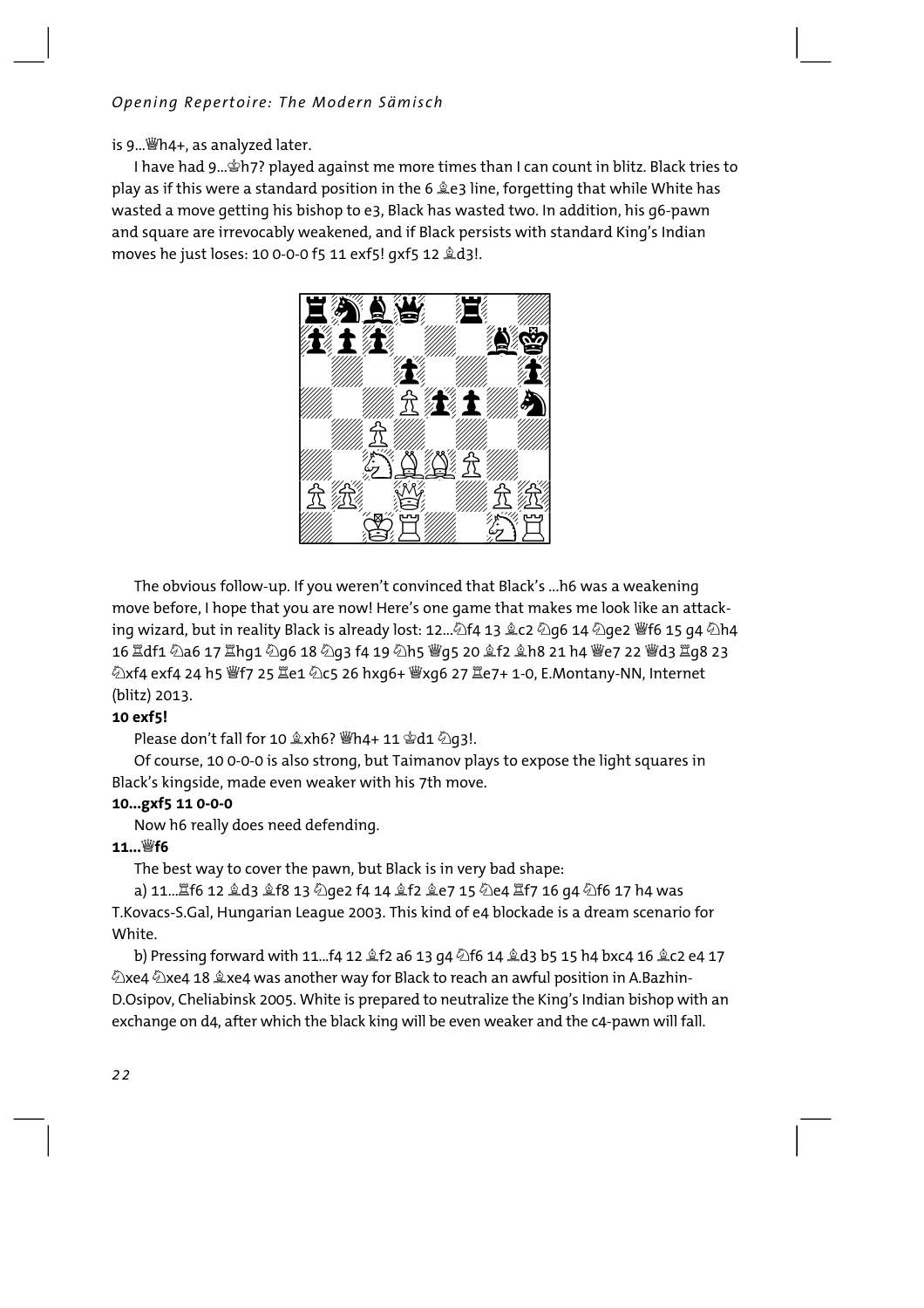c) 11... \$h7? 12 \$d3! transposes to the note to move 9. 12 *g*d3 2a6 13 2ge2 2c5 14 gc2!



White preserves the bishop that will attack Black's light squares, the only defender of which is the pawn on f5. White is now fully mobilized for attack and threatens 15 g4!, tearing open the kingside.

#### 14...f4?

Hastening the end, but White's king is perfectly safe and Black's should be routed in a few moves anyway.

Astonishingly, this line made an appearance at grandmaster level 52 years later! Black found the only way to avoid dropping his king, but avoiding defeat was too much to ask: 14...a6 15 @q3! (15 g4! fxg4 16 fxg4  $\&$ xg4 17  $\Xi$ hg1 is also thematic) 15...@xg3 16 hxg3 f4 17 gxc5 dxc5 18 2e4 曾e7 19 g4 b5 20 曾d3 骂b8...



...21 d6! (notice how similar this is to the main game; it pays to know your classics)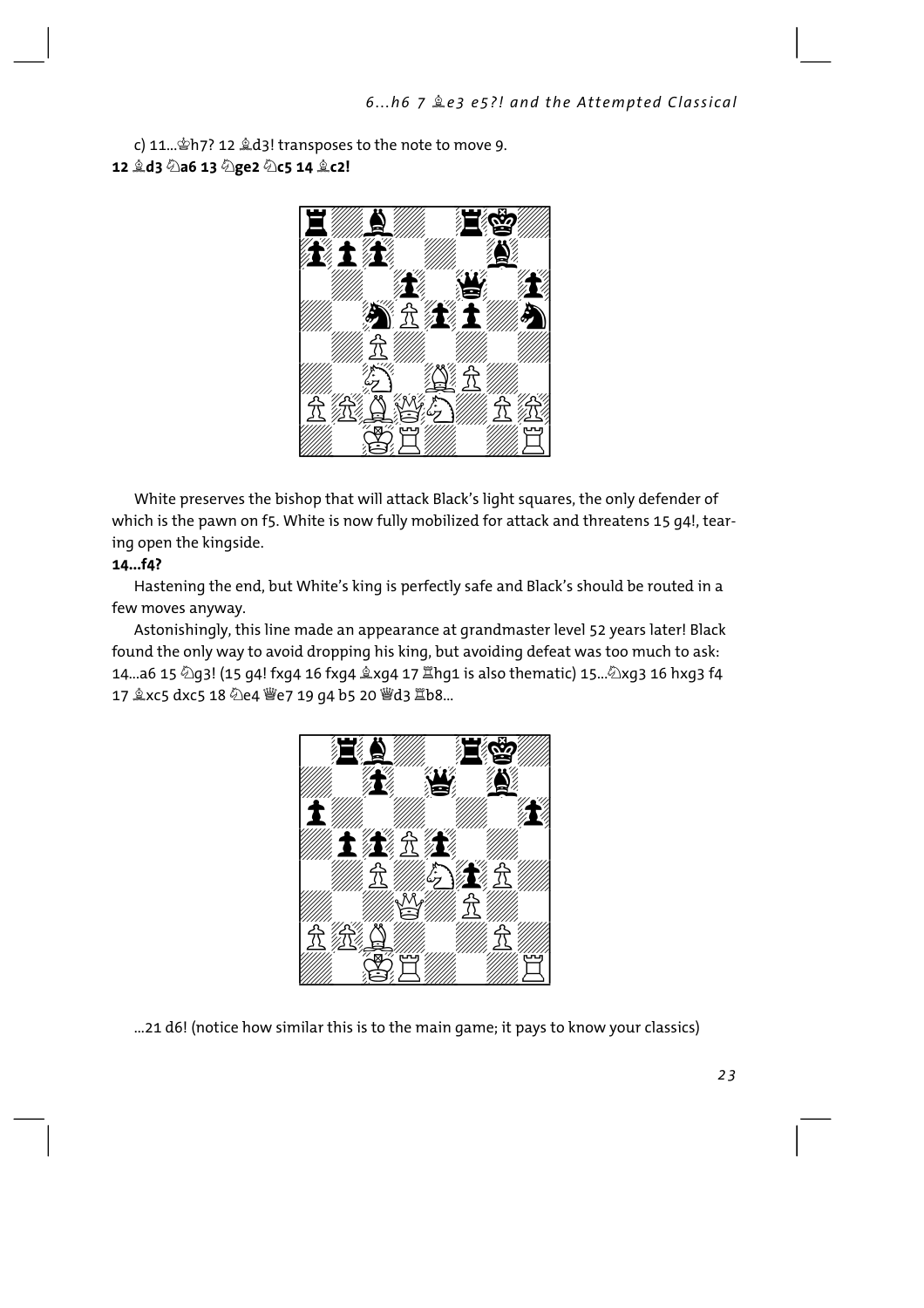21...cxd6 22 2xd6 e4 (White threatened mate on h7) 23 Wxe4 Wxe4 24 2xe4 bxc4 25 2xc4 a5 26 Id6 Ie8 27 Ihd1 was V.Hort-H.Westerinen, Dortmund 2007. Black limped on for another 25 moves, but he's simply down a pawn with weaknesses.

#### 15 gxc5! dxc5 16 2e4 曾a6

Or 16... *豐e* 7 17 g4 公f6 18 *豐d* 3 and the light squares are Black's undoing. 17 d6!



As quickly as that, the game is over. Black is behind in development and his position is full of holes.

#### $17...$ Wxc4

②xf4) 21 曾e4! ②q5 22 曾d3 and White will win by kicking the knight with h2-h4.

#### $18 \text{ }^{\circ}\text{ }2 \text{ }c3$

White's biggest threat is the devastating 19 \$b3!, but that isn't his only one.

#### 18... Wd4

18. Le6 saves the queen, but loses the bishop to the skewer 19 Lb3.

#### 

Perfectly played by the great maestro. He convincingly refuted this entire variation, and besides one or two accidentally stumbling into it over the years, no titled players have wanted anything to do with the black side since. Still, you should expect to see this from time to time at the club level. This game and the ones found in the notes are exactly what White wants when playing 6 2g5, so make sure that you know how to bring in the full point!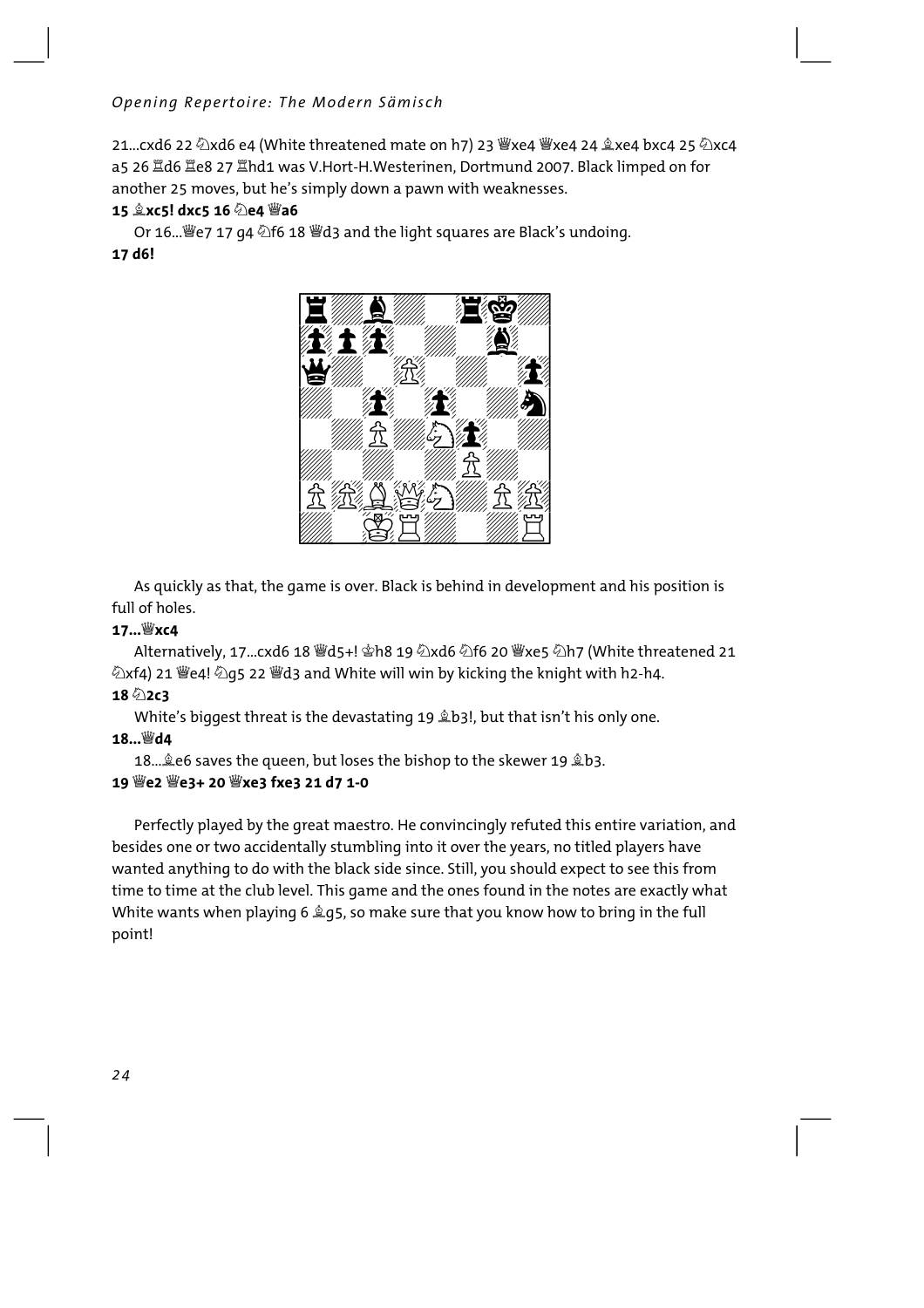#### Game 9 **M.Sadler-D.Larino Nieto** Barcelona 2011

1 d4  $\Diamond$ f6 2 c4 g6 3  $\Diamond$ c3  $\Diamond$ g7 4 e4 d6 5 f3 0-0 6  $\Diamond$ g5 a6 7  $\mathscr{C}$ d2  $\Diamond$ c6 8  $\Diamond$ ge2  $\mathbb{Z}$ b8 9  $\mathbb{Z}$ c1!  $\Diamond$ d7!

Black's best response to the rook move, simply protecting the c6-knight so that the bpawn can advance.

If Black plays 9... Ee8 to prepare 10...e5, White can expand in the centre with 10 d5 2e5 11 b3 e6! 12 2 g3 c5 13 2 e2 exd5 14 cxd5 b5 15 0-0 with a good version of Yusupov's Plan (see 6...c5) in R.Wojtaszek-D.Szoen, Sroda Wielkopolska 2005. Alternatively, the creative 10  $\&$ d5!? paid off for super-GM Vitiugov after 10...e6 11  $\&$ xf6+  $\&$ xf6 12 h4! e5 13 d5  $\&$ d4 14 *Wexos Wxos 22 hxos dxcs 23 ป*ٌxc5 c6 24 ป๊hc1 cxd5 25 exd5 ป๊e3? 26 ହe4! ହ�b5 27 ป๊xb5! axb5 28  $\tilde{\Xi}$ d1 f5 29 qxf6+  $\hat{\Phi}$ xf6 30  $\tilde{\Xi}$ xd4  $\tilde{\Xi}$ xe4 31 fxe4 and a quick win, N.Vitiugov-A.Fier, Dubai (rapid) 2014.

#### 10 b3!

Combined with 9  $\mathbb{Z}$ c1, the text is the idea that has caused Black the most problems. White prophylactically protects c4 after moving his rook off of the long diagonal. He is essentially saying that because of his space advantage he can play more useful moves than Black can before forcing the play. Once Black plays a slow move or misplaces one of his pieces, the d4d5 push will come with more strength than it would have if played on move 9.

This is excellent in theory and has worked well in practice, but it takes good judgement to know which moves are useful and which are not. Playing over the games in this chapter and paying careful attention to when certain piece arrangements work and when they do not should help you to time the push correctly.

As always, 10 d5 is possible, but the inclusion of 9  $\Xi$ c1 and 9...  $\&$ d7 doesn't bother Black  $at$ all $\cdot$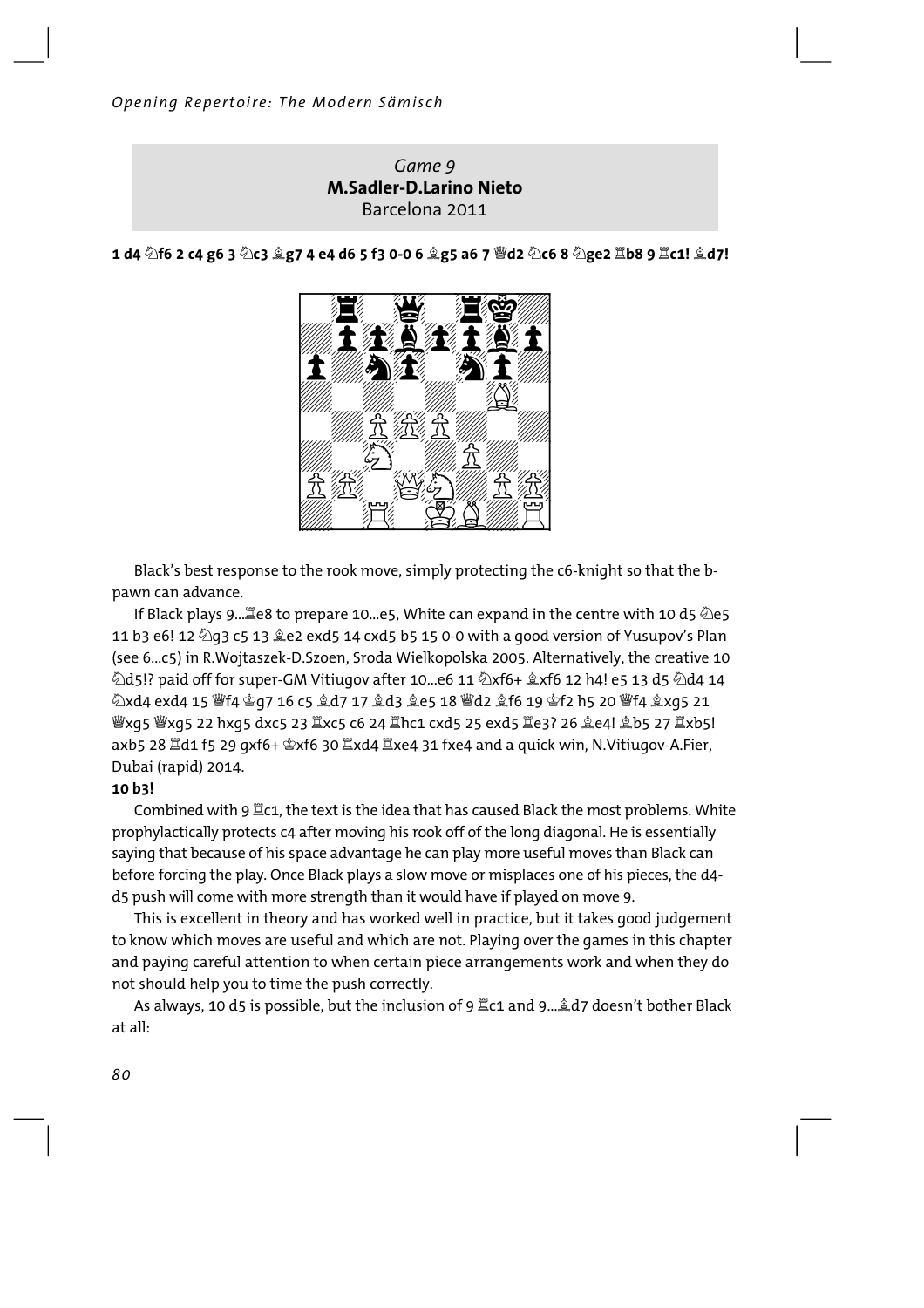a) 10... $\triangle$ e5?! is risky when the retreat square on d7 is unavailable, and Dreev claims that White obtains a large advantage as follows: 11 b3  $\&$ h5 (or 11...b5 12 f4  $\&$ eq4 13  $\&$ q3 h6 14 奠h4 公h7 15 奠e2) 12 ଧq3! f5 13 公xh5 qxh5 14 奠e2 ଧq6 15 exf5 拿xf5 16 0-0, as in A.Dreev-M.Muhutdinov. St.Petersburg 1993.

b) 10... 2a5! 11 2g3 c5 12 2d3 b5.



After 13 b3 (notice how essential this move is!) 13...bxc4 14 bxc4  $\mathbb{Z}$ b4! 15  $\Diamond$ d1, going 15...빻c7! 16 0-0 뿔fb8 would have given Black excellent play in S.Mamedyarov-I.Cheparinov, Antalya 2004. Indeed, 9 Kc1! and 10 b3! might best be thought of as prophylaxis against Black's plan of playing the knight to a5.

#### $10...e5?$

Black tires of waiting and strikes in the centre, but White has a nice rejoinder. The best move, 10...b5, will be analyzed in the next game.

In fact Black is running out of waiting moves that improve his position. Because c4 is firmly under White's control, he's ready for central action, and after 10.... e8?! 11 d5!, 11...۞a7 is forced (if 11...۞e5? 12 f4! or 11...۞a5?! 12 c5! dxc5 13 e5 ۞h5 14 g4). Black will get in ...b7-b5, but he does better to play it on move 10 when he doesn't need to put his knight on a7. After 12 29 we have a split: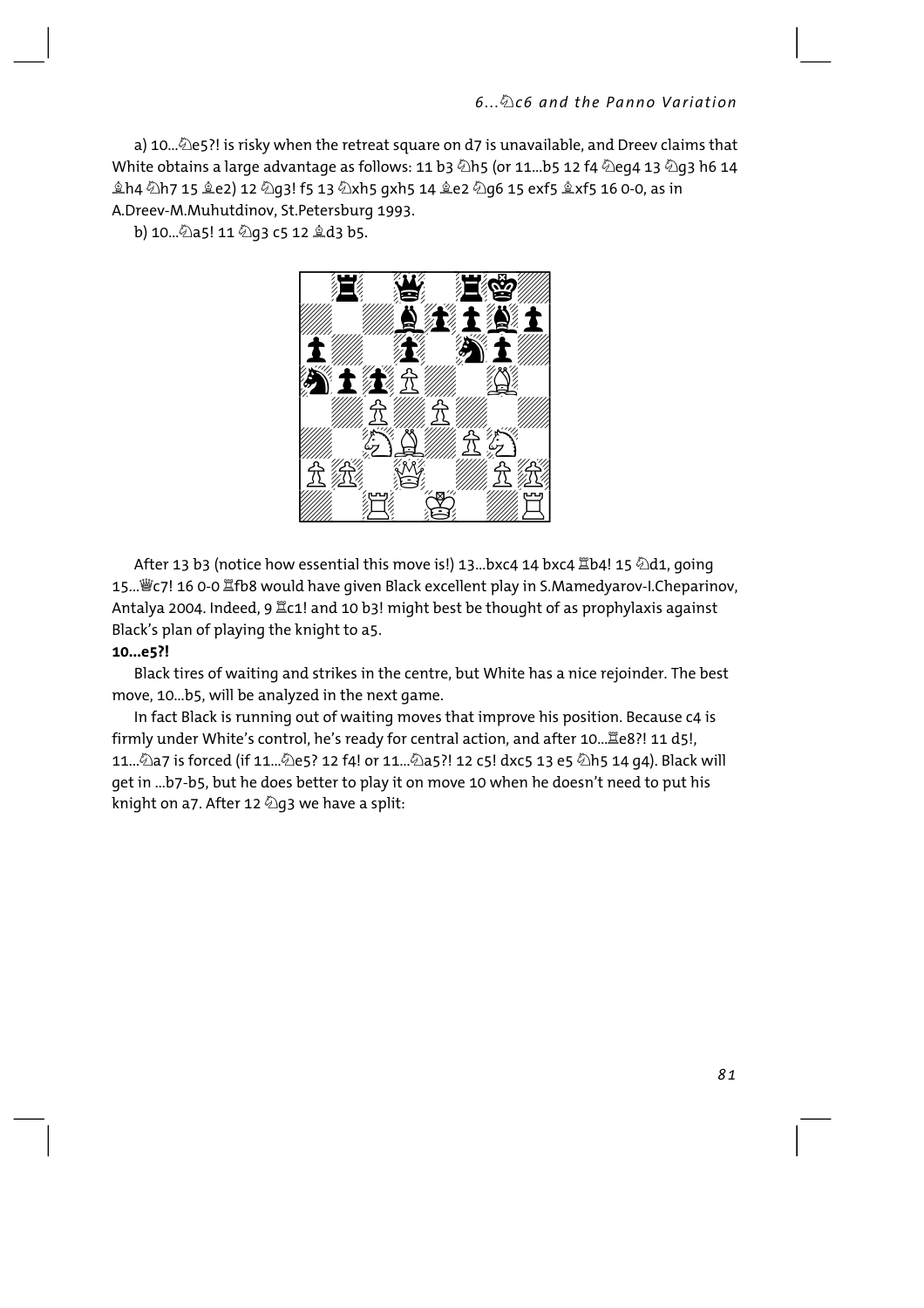

a) 12...b5 13 皇e2 bxc4 14 皇xc4 2b5 tries to exchange the bad knight, but 15 @ce2! avoids this and leaves White with a very pleasant position. He will have pressure down the c-file and access to the d4-square after driving Black's knight back from b5: 15.... 置b7 (Black probably does best to eliminate his weak backwards c-pawn, such as with opening was a complete failure in P.Van der Sterren-P.Enders, German League 1997.

b) Sämisch hero Matthew Sadler lost twice following 12...c5 13 &d3 b5 14 0-0 e6 15 dxe6, once to Mark Hebden in 1988 and once to Michael Hennigan in 1995, though his position out of the opening was for preference in both games. I'm sure he kicked himself after the second loss, however, because after the following correspondence game he never got a third try: 15 e5! dxe5 16 @ce4!.



White exposes the sham that is Black's position for the price of a pawn. His pieces control all of the important central squares while both of Black's bishops are passive, one of his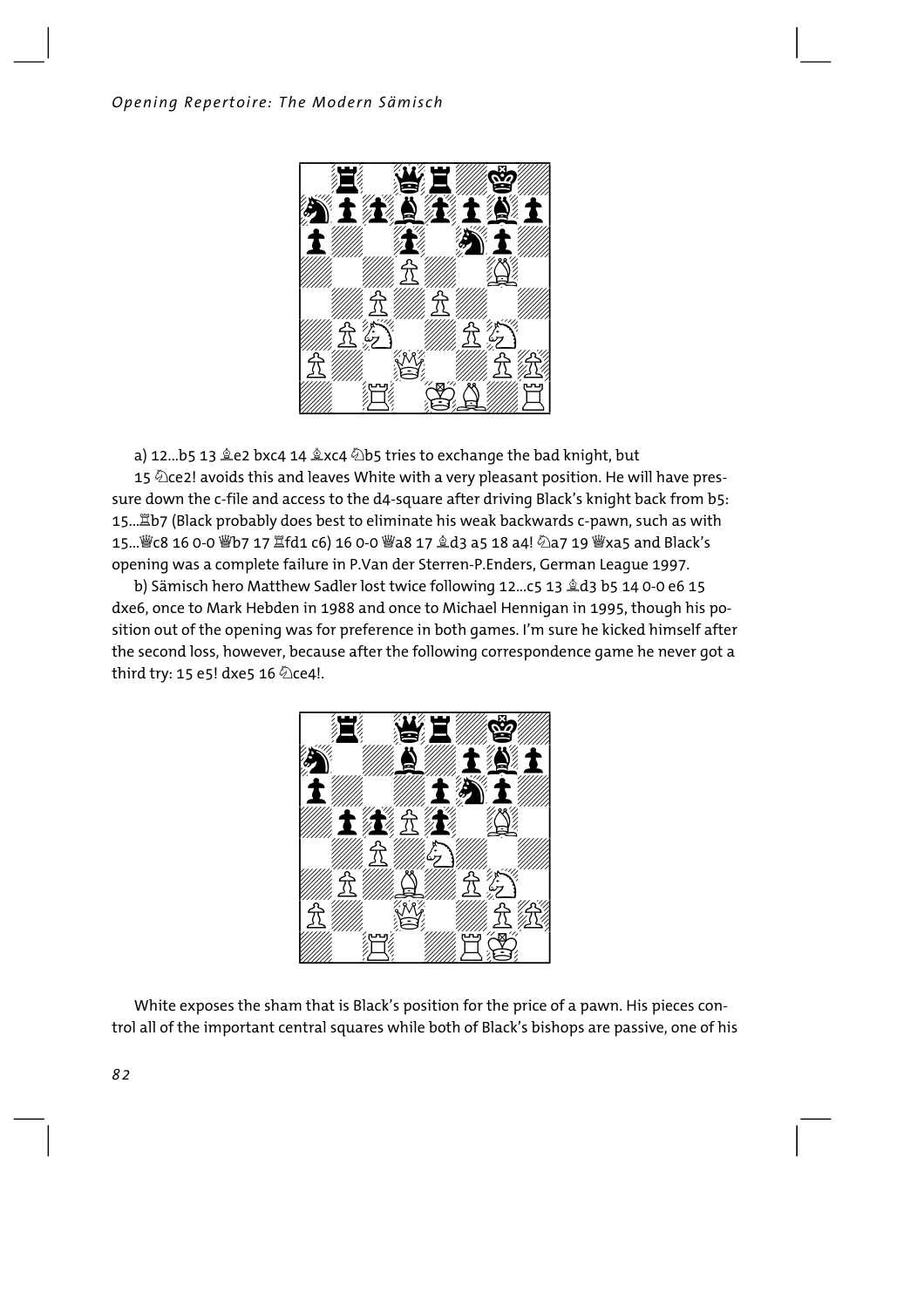knights is out of play on a7, the other is caught in a pin on the kingside, he's weak down the d-file, and the c5-pawn is hanging.

After 16...exd5 17 cxd5 ②xe4 18 ②xe4 f6 19 奠e3 奠f5 20 ④xc5 just like that, Black is lost. He can't protect the a6-pawn, defend his king, and blockade White's passed d-pawn. White finished accurately: 20... @d6 21  $\&x$ f5 qxf5 22  $\&e$ 6!  $\&b$ 7 23  $\&f$ d1  $\&d$ 7 24 @a5! 1-0, G.Lorscheid-M.Baer, correspondence 1995. Go back to move 15 and admire this amazing transformation of the position! Well done, Herr Lorscheid!

Returning to 10...e5?!:



#### 11 dxe5!

This is now the correct way for White to proceed, as the bishop on d7 becomes vulnerable after this exchange.

11 d5 has been pretty much ignored because after 11...②e7 12 ②g3 Black can use the bishop on d7 to play 12...b5, but even this looks a little better for White to me. 11... 2xe5

The d5-square and strong pin combine for some serious pressure following 11...dxe5? 12 公d5 拿e6 13 h4! (an improvement over the 13 g3 公a7? 14 豐e3 公c8 15 置d1! 拿xd5 16 cxd5 Wd7 17 h4 h5 18 &h3 of L.Istvandi-T.Meszaros, Mindszentkalla 2002; instead, and for this reason I like increasing the pressure on the d-file more quickly) 13...h5 14  $\mathbb{Z}$ d1.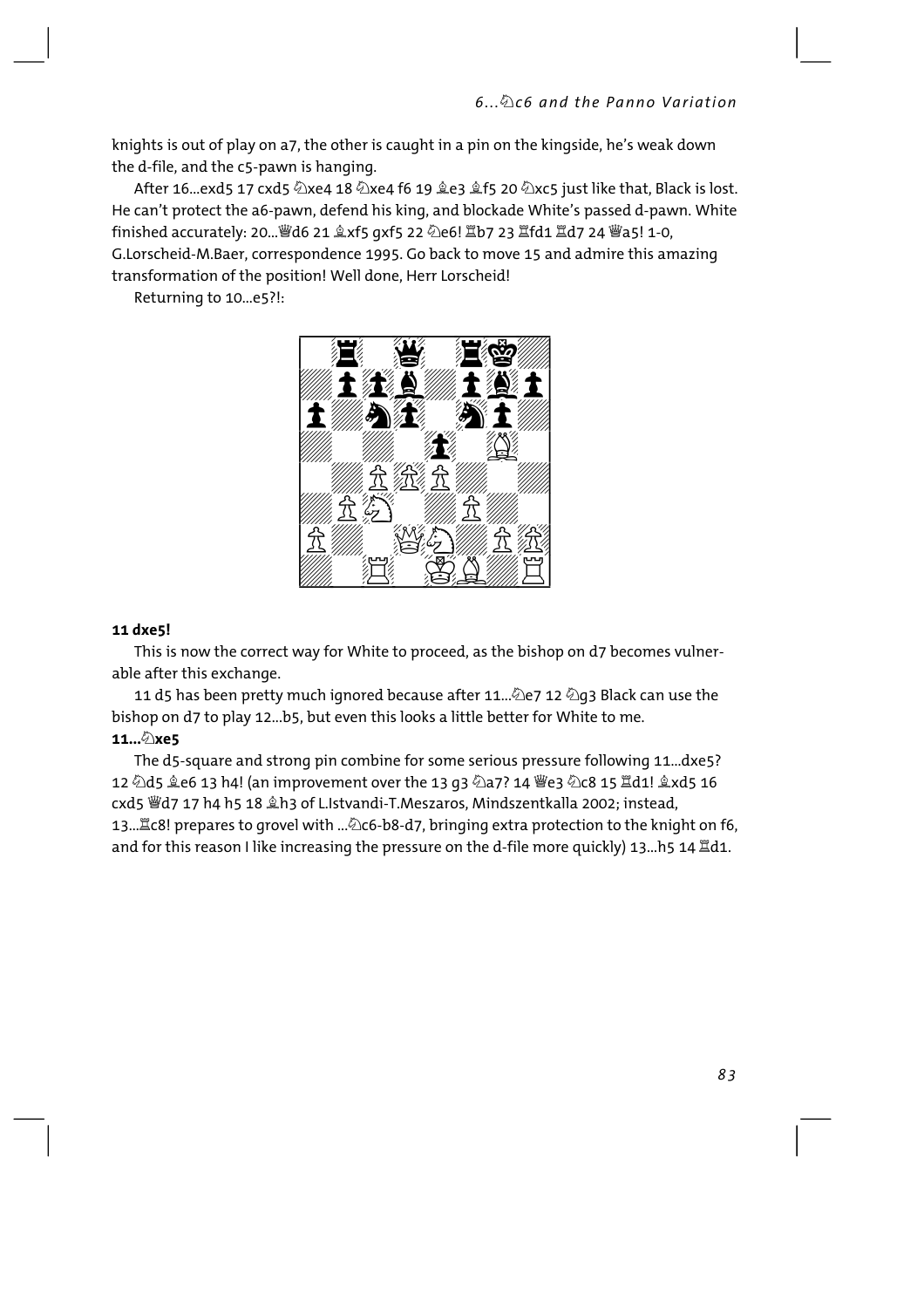

Black is falling into a bind. His queen is needed on d8 to defend the pinned knight, and White threatens simply to move his queen from the d-file when  $\triangle x$ f6+ will win material. Thus Black's forced to eliminate the knight with 14... &xd5 (14... Ec8 15 Wb2! &xd5 16 cxd5  $\ddot{a}$ d4 17  $\ddot{a}$ xd4 exd4 18  $\ddot{w}$ xd4 is a free central pawn for White) 15 cxd5  $\ddot{a}$ e7, when Black lacks play and will soon face pressure down the c- and d-files. In addition, he will need to face the wrath of White's tremendous bishop pair after 16 q3!, aiming for the beautiful h3c8 diagonal.

12 2g3 曾e8



Black escapes the pin, which while not as deadly as after 11... dxe5, still disturbs the development of his pieces.

#### 13 **全e2 h5**

Planning to drive the bishop from q5 and potentially creating counterplay with ...h5-h4h3. Grandmaster Sadler finds a flaw, but it's very difficult to suggest something better. One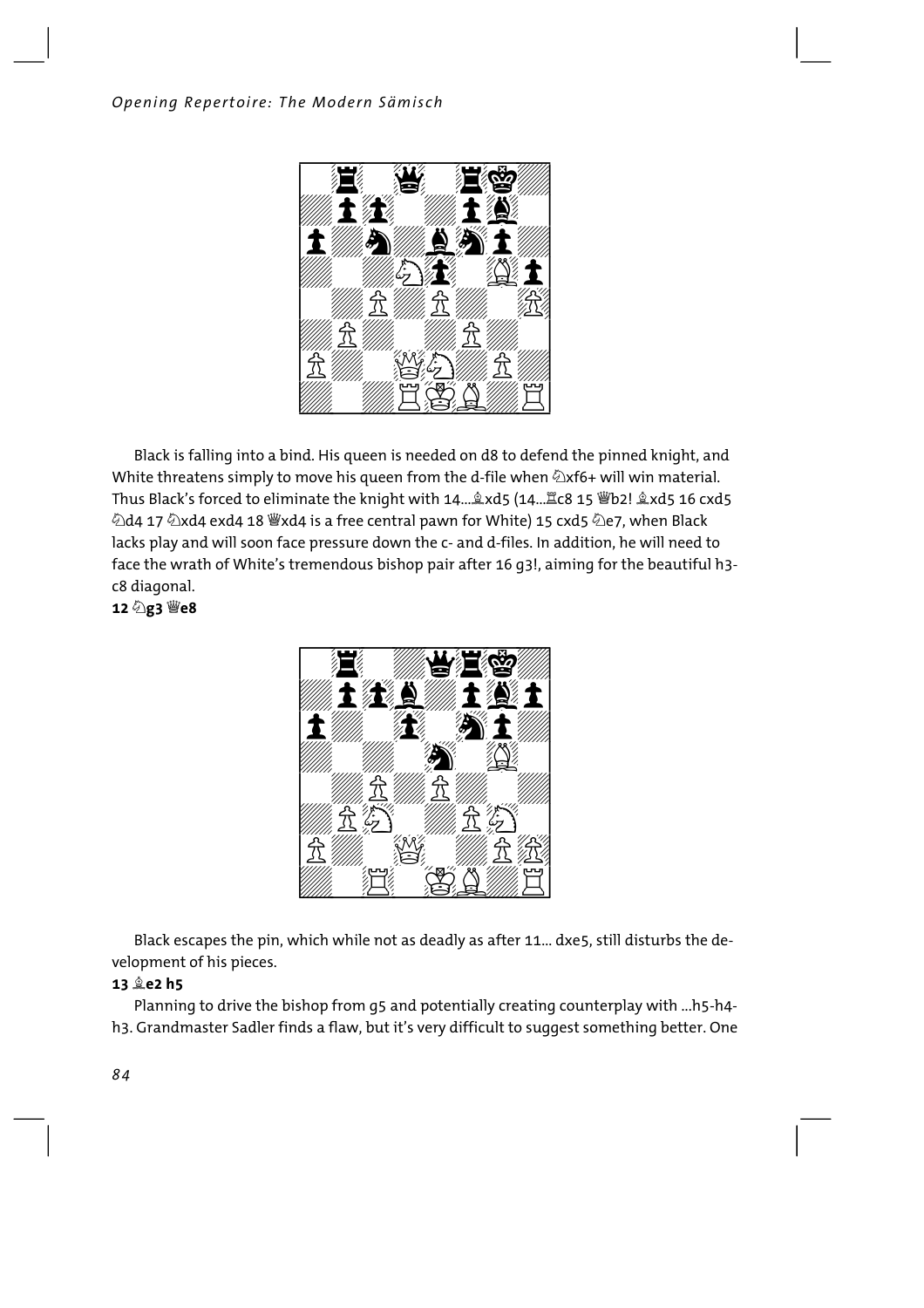of Black's problems is that he can never play ... c7-c6 to keep White's knight out of d5 because it would drop the d-pawn:

a) Attempting to attack White's c-pawn with 13...b5? backfires: 14 cxb5 axb5 15  $x$ f6! gxf6 16 2d5 ga7 17 Exc7.

out of moves. Where could his queen and rooks possibly go from here?

c) 13... Lc6 14 0-0  $\Diamond$ ed7 holds things together for the time being, but is also passive. Note the influence White's bishop has from q5, even after Black has stepped out of the pin. White can press with 15 b4!, and his advantage is growing.

#### 14 0-0 2h7 15 <sup>4</sup>h4!

15 皇e3 might allow Black to dirty the waters with 15...h4 16 2h1 h3.  $15...$ 2) $c6 16 2d5!$ 



Dominating the knight on h7. White is much better and Black has no choice but to play for complications.

#### 16…<sup>3</sup>e5

Passive defence such as 16... Lc8 will be overrun on the kingside, beginning with 17 f4!.

#### 

Avoiding 17 2xc7? | 過d4+! 18 習xd4 gxd4+ 19 \$h1 q5!.

#### 17... Wd4

Consistently playing to trap the dark-squared bishop by eliminating one of the defenders of q5.

#### 18 We1!?

Sadler falls for the 'trap', and he has everything worked out.

#### 18...g5!